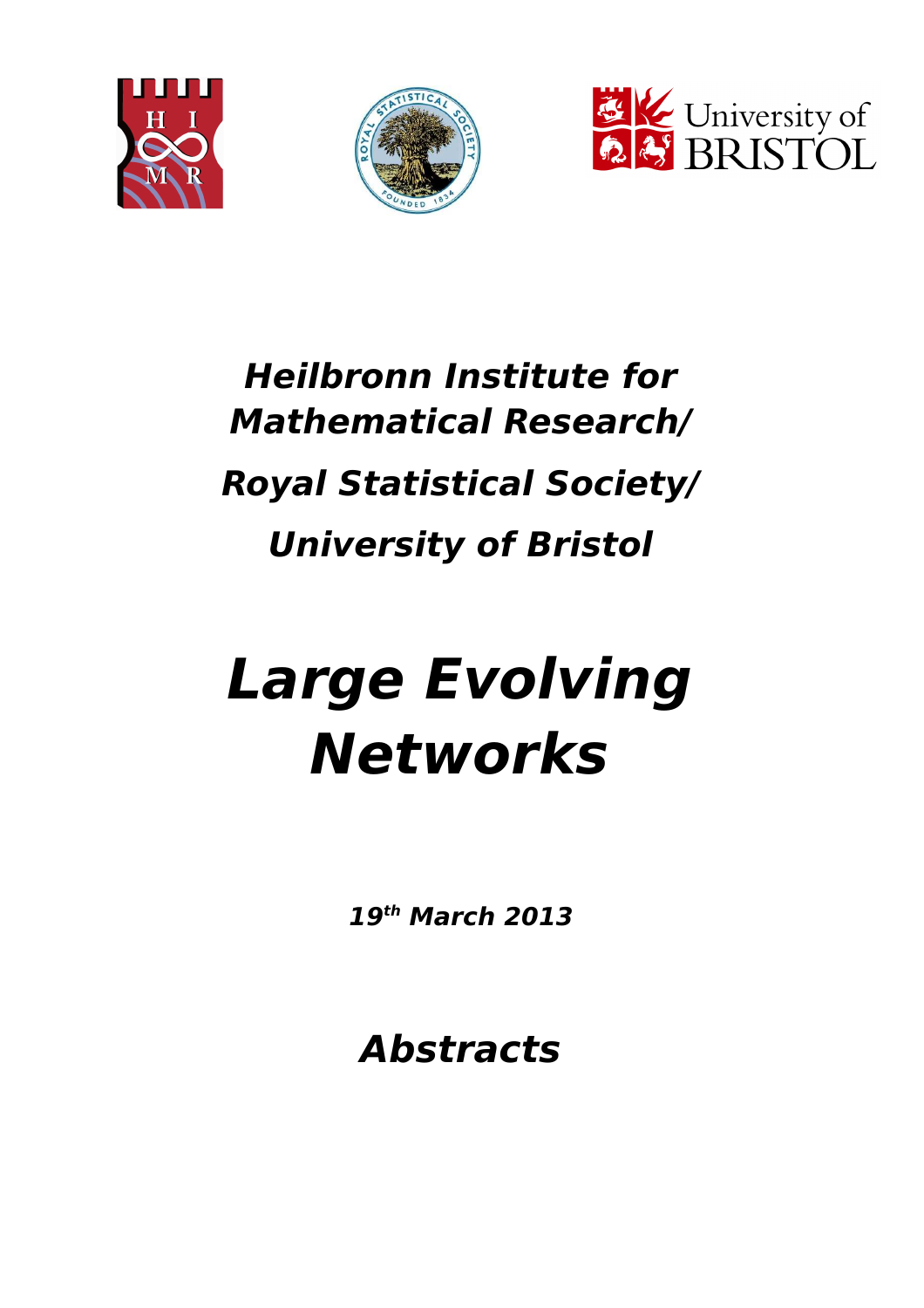### LARGE EVOLVING NETWORKS

#### ABSTRACTS

#### PREDATOR-PREY DYNAMICS ON INFINITE TREES

Charles Bordenave Institut de Mathématiques de Toulouse Université de Toulouse

We will consider the spreading dynamics of two nested invasion clusters on an infinite tree. This model was defined as the chase-escape model by Kordzakhia and it admits a limit process, the birth-and-assassination process, previously introduced by Aldous and Krebs. For both models, we prove an asymptotic equivalence for the extinction probability near criticality. In the subcritical regime, we give a tail bound on the total progeny of the prey before extinction.

## Component structure of the vacant set induced by a random walk on a random graph

Colin Cooper Department of Computer Science King's College London

We consider random walks on two classes of random graphs and explore the likely structure of the the set of unvisited vertices or vacant set. In both cases, the size of the vacant set  $N(t)$  can be obtained explicitly as a function of t.

Let  $\Gamma(t)$  be the subgraph induced by the vacant set. We show that for random graphs  $G_{n,p}$ above the connectivity threshold, and for random regular graphs  $G_r$ , for constant  $r \geq 3$ , there is a phase transition in the sense of the well-known Erdős–Rényi phase transition. Thus for  $t\leq (1-\epsilon)t^*$  we have a unique giant plus components of size  $O(\log n)$  and for  $t\geq (1+\epsilon)t^*$ we have only components of size  $O(\log n)$ .

In the case of  $G_r$  we describe the likely degree sequence, size of the giant component and structure of the small  $(O(\log n)$  size) components.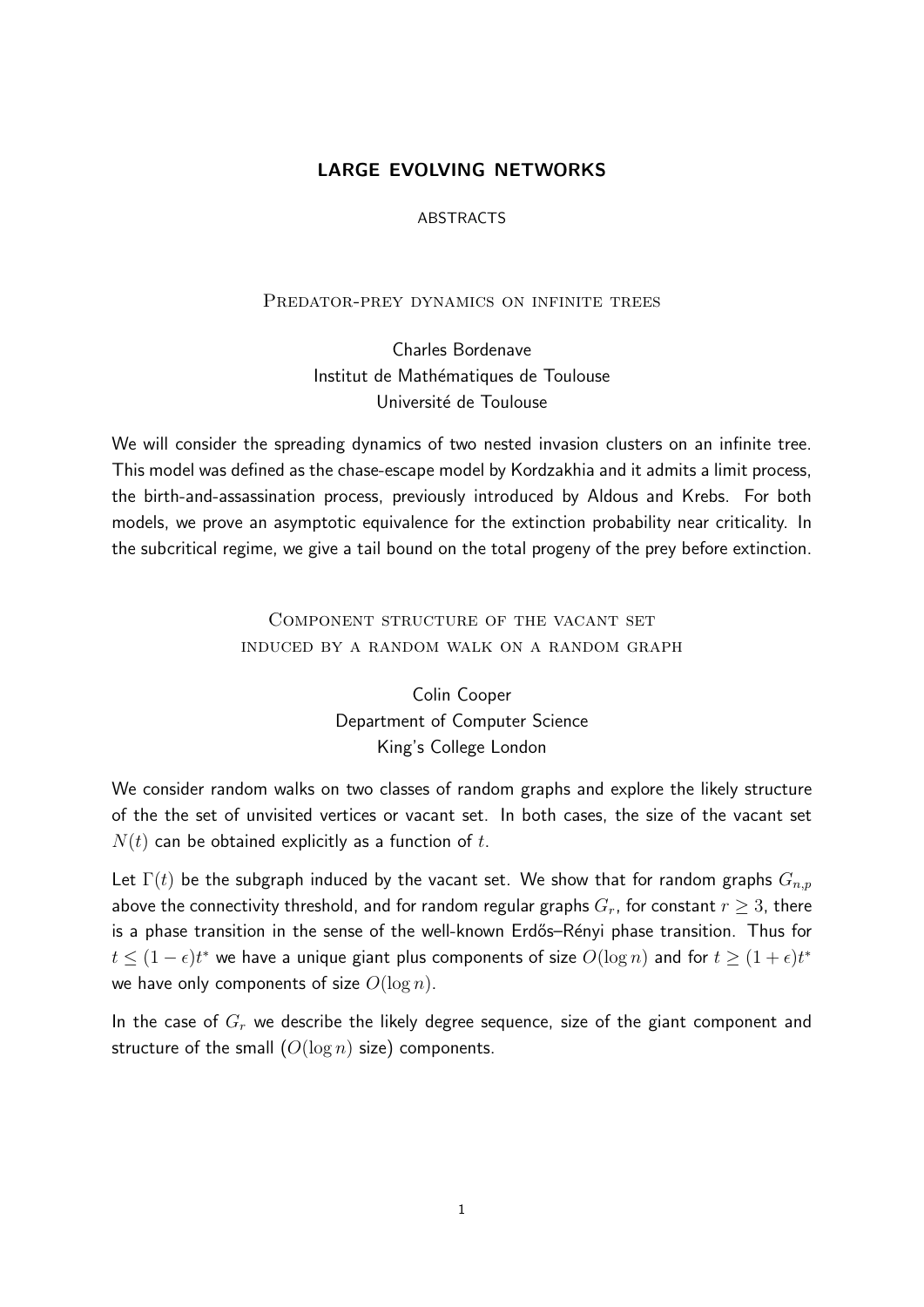#### Majority Consensus: Algorithms and Spectral Optimisation

Moez Draief Electrical and Electronic Engineering Imperial College, London

Given a network where each node initially observes one of two states, how to construct a robust distributed mechanism which ensures that the nodes reach the right consensus, i.e. the majority observation at the start of the procedure? In this talk, I will review a number of local computation procedures, and examine their properties as functions of the underlying network statistics. The algorithms considered are relevant in a number of applications including leader election and resource allocation in distributed systems, and opinion formation in online social networks. In the second part of the talk, I will present a framework for optimising the running time of such algorithms that relies on optimising some spectral properties of the graph.

#### Bayesian methods for monitoring a device within a large dynamic graph

Nick Heard Department of Mathematics Imperial College, London

Anomalous connectivity levels in a communication graph can be indicative of prohibited or malicious behaviour. Detecting anomalies in large graphs, such as corporate computer networks, requires techniques which are computationally fast and ideally parallelisable, and this puts a limit on the level of sophistication which can be used in modelling the entire graph. Here, methods are presented for detecting locally anomalous substructures based on simple node and edge-based statistical models. This can be viewed as an initial screening stage for identifying candidate anomalies, and only very basic substructures are considered. The focus of this talk will be on monitoring diverse features of the same data stream emanating from a single communicating device within the network, using conditionally independent probability models. Whilst all of the models considered are purposefully very simple, their practical implementation touches on a diverse range of topics, including conjugate Bayesian inference, reversible jump Markov chain Monte Carlo, sequential Monte Carlo, Markov jump processes, Markov chains, density estimation, change-point analysis, discrete p-values and control charts.